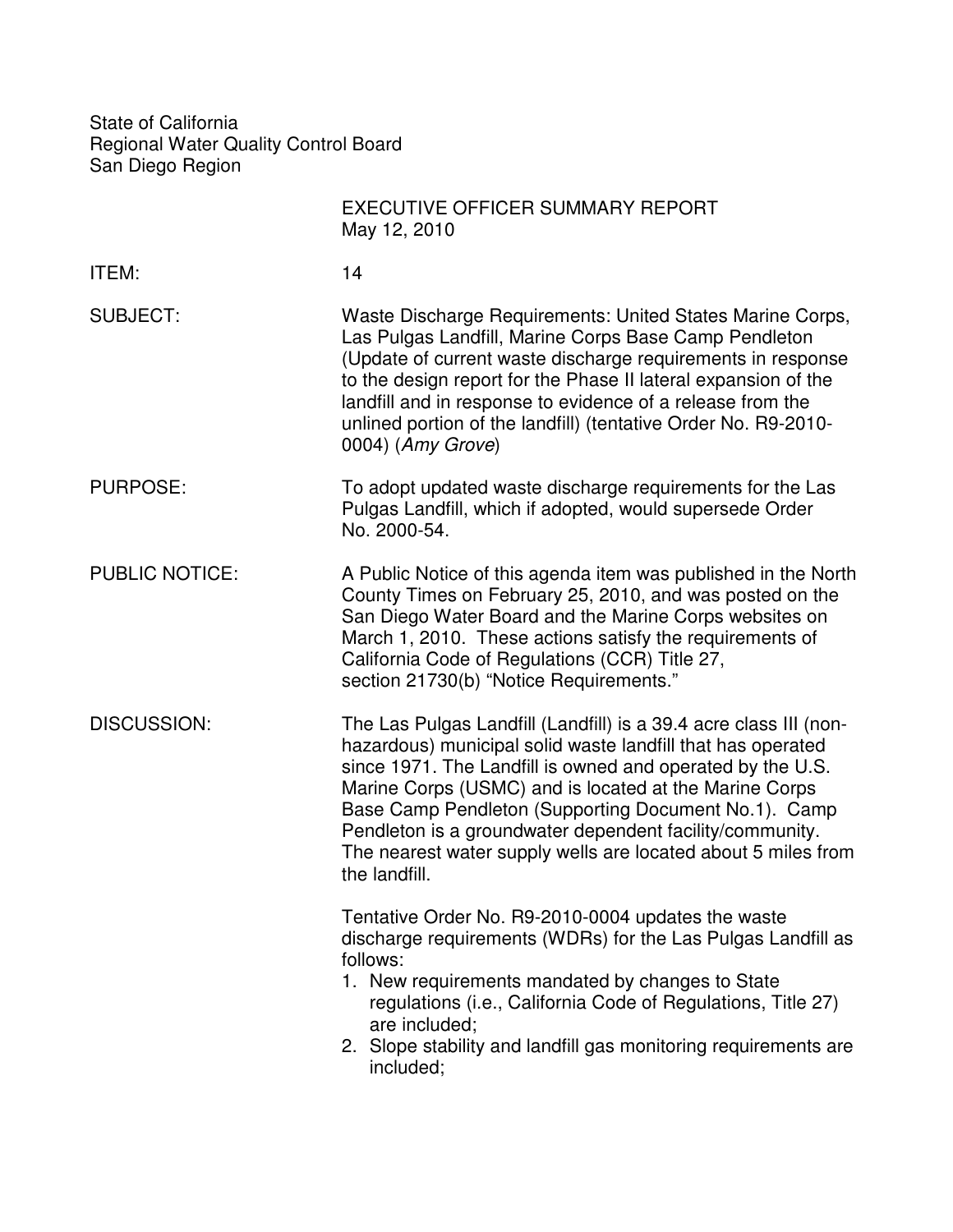- 3. A more conservative design for the remaining expansion areas of the landfill is required; and
- 4. A formal corrective action monitoring program is required to monitor the natural attenuation of waste constituents released into groundwater from the unlined portion of the landfill.

These modifications bring the facility into compliance with all applicable State and federal requirements.

 The waste constituents released into groundwater in the late 1980s from the unlined portion of the landfill appear to be breaking down naturally. The corrective action monitoring program will require the USMC to continue monitoring the natural attenuation of these waste constituents in groundwater to ensure that water quality is restored.

The USMC plans to expand the landfill by 49.3 acres in a sixphase expansion, with the Phase I expansion already completed. In 2003 the slope and liner of the Phase I expansion area failed. No waste constituents, however, were released from the landfill to the environment. Because of this failure, the Tentative Order requires more conservative design criteria for future phases of expansion compared to those for the Phase I expansion. Slope stability monitoring is also required for future phases of expansion.

 In response to the Public Notice for this item, only the United States Marine Corps (USMC) submitted comments on the tentative Order and monitoring and reporting program (M&RP). The letter, dated March 26, 2010 is attached as Supporting Document No. 6. An Errata Sheet showing revisions, which were made to the tentative Order and M&RP in response to most of the comments in the letter, is attached as Supporting Document No. 7. By letter dated April 7, 2010, staff notified the USMC of the revisions made to the Order and M&RP, and provided responses that addressed the remaining comments.

KEY ISSUES: These WDRs incorporate a more conservative liner design and slope stability monitoring to prevent another slope or liner failure in future phases of expansion.

LEGAL CONCERNS: None.

SUPPORTING

DOCUMENTS: 1. Location Map